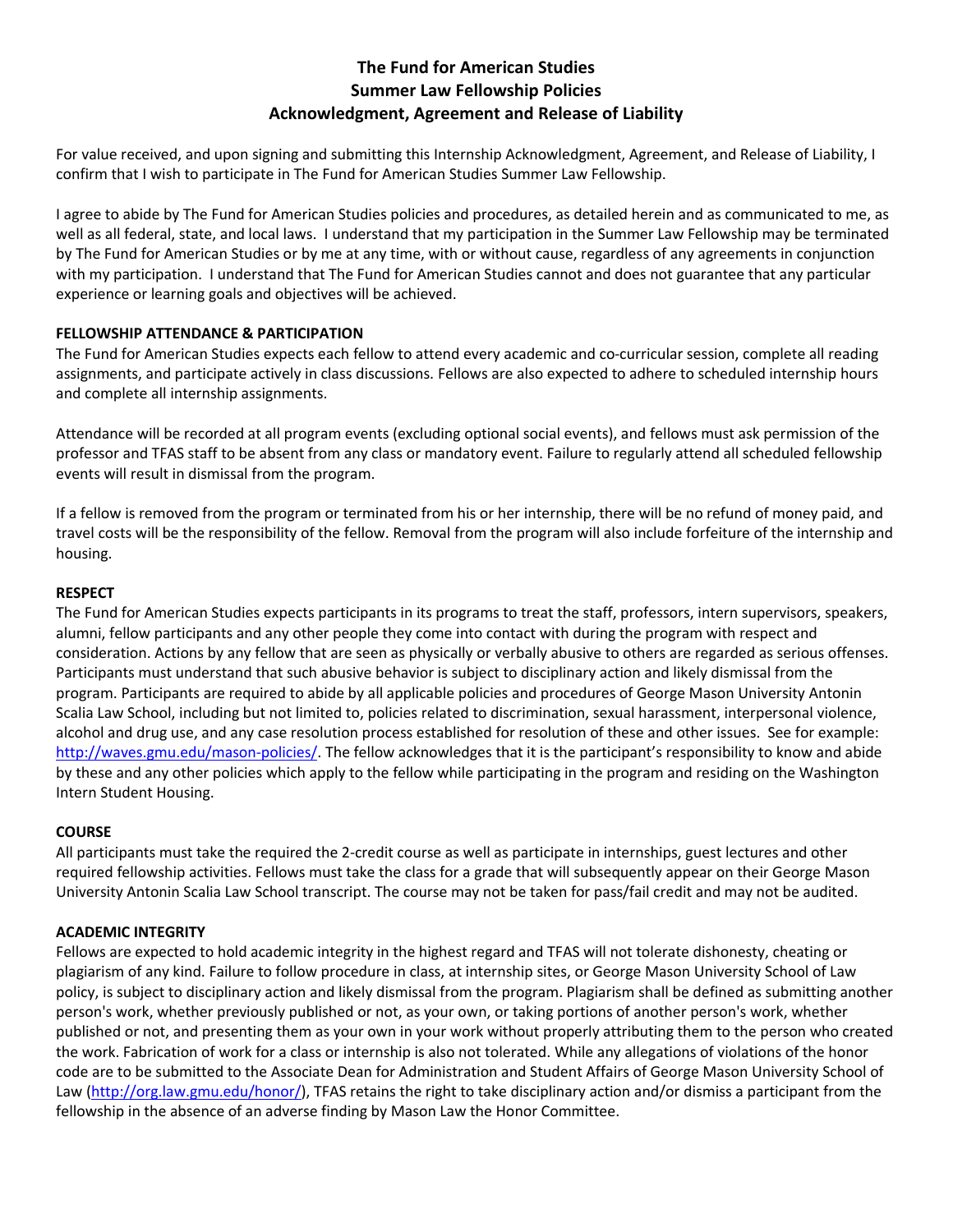#### **HOUSING**

Fellows are not required to live in housing provided by TFAS. Fellows must abide by housing regulations, and the roommate contract that is distributed. The Fund for American Studies and WISH (Washington Intern Student Housing) are not responsible for any damage to or loss of personal property while living in program housing and participants are encouraged to carry renters insurance for the duration of the program. Any damage to apartments will be assessed to all inhabitants. Roommate and housing assignments will be made prior to the fellowship start date. TFAS staff reserves the right to make changes as necessary during the program.

## **INSURANCE**

I understand that The Fund for American Studies will not provide me with any employee benefits such as health insurance, and I understand that I am responsible for obtaining and sustaining my own health/medical or auto insurance coverages. If I need medical treatment, I agree to be financially responsible for any costs incurred as a result of such treatment.

## **RISK ACKNOWLEDGMENT**

I understand that my participation in the fellowship, to include any travel associated with it and residing in Washington Intern Student Housing, could involve risk of bodily or psychological injury (including illness), property damage or theft, or death, economic or emotional loss, and I accept and fully understand these risks. I understand that these injuries or outcomes may arise from my own or another's actions, inaction, or negligence, conditions related to travel, or the condition or location of the program or housing. **Nonetheless, I assume all related risks, both known and unknown to me, of my participation in the fellowship, residing on the Washington Intern Student Housing, including travel to, from and during the program.** I acknowledge that it is my responsibility to participate only in those activities of which I am physically capable.

#### **APPROPRIATE DRESS**

The internship is a professional experience, and fellows should plan to dress accordingly. Depending on the internship site, a coat and tie with dress slacks or a business suit may be appropriate for men, and a skirt and blouse, dress, or business suit may be appropriate for women. Fellows are required to check with their internship supervisor before the start of the program to confirm appropriate business attire for their internship. Site briefings, lectures and panel discussions are considered business meetings and professional attire is required.

#### **ATTENDANCE AGREEMENT**

I agree to participate fully in all aspects of the fellowship, which includes attending all scheduled classes, lectures, site briefings, and internship work hours. I understand that attendance is MANDATORY at all events scheduled by The Fund for American Studies unless otherwise noted and that an unexcused absence warrants dismissal from the program and/or forfeiture of any scholarship aid from The Fund for American Studies.

I understand that acceptance of credit for courses and/or internships is dependent upon the policies of my law school.

I agree to abide by all rules and policies set forth in the policies listed above and any other policies communicated to me by The Fund for American Studies.

## **GENERAL LIABILITY RELEASE OF CLAIMS**

In consideration of the opportunity and experience afforded me, with full knowledge and appreciation of the risks involved, I hereby release and hold harmless The Fund for American Studies and its directors, officers, employees, agents, successors and assigns, and their respective heirs, personal representatives, and affiliates, from all form and manner of risks inherent or relating to such participation in the program, including but not limited to, any related travel, residing in Washington Intern Student Housing, claims of The Fund for American Studies' negligence, resulting in any physical or psychological injury, illness, damages, or economic or emotional loss I may suffer because of my participation in this program, residing in Washington Intern Student Housing, including travel to, from and during the fellowship, and I waive all claims and demands of any nature arising from my participation in the fellowship and residing in Washington Intern Student Housing which I may have against The Fund for American Studies, its officers, directors, employees, agents, successors and assigns, and affiliates. I agree and understand that this liability waiver will extend beyond the dates of this Agreement and fellowship participation.

I understand and agree that this Release contains the entire agreement between the parties, and that the terms of this Agreement are contractual and not merely a recital. Furthermore, this Release and Agreement shall be binding upon the undersigned, and respective heirs, executors, administrators, personal representatives, successors and assigns.